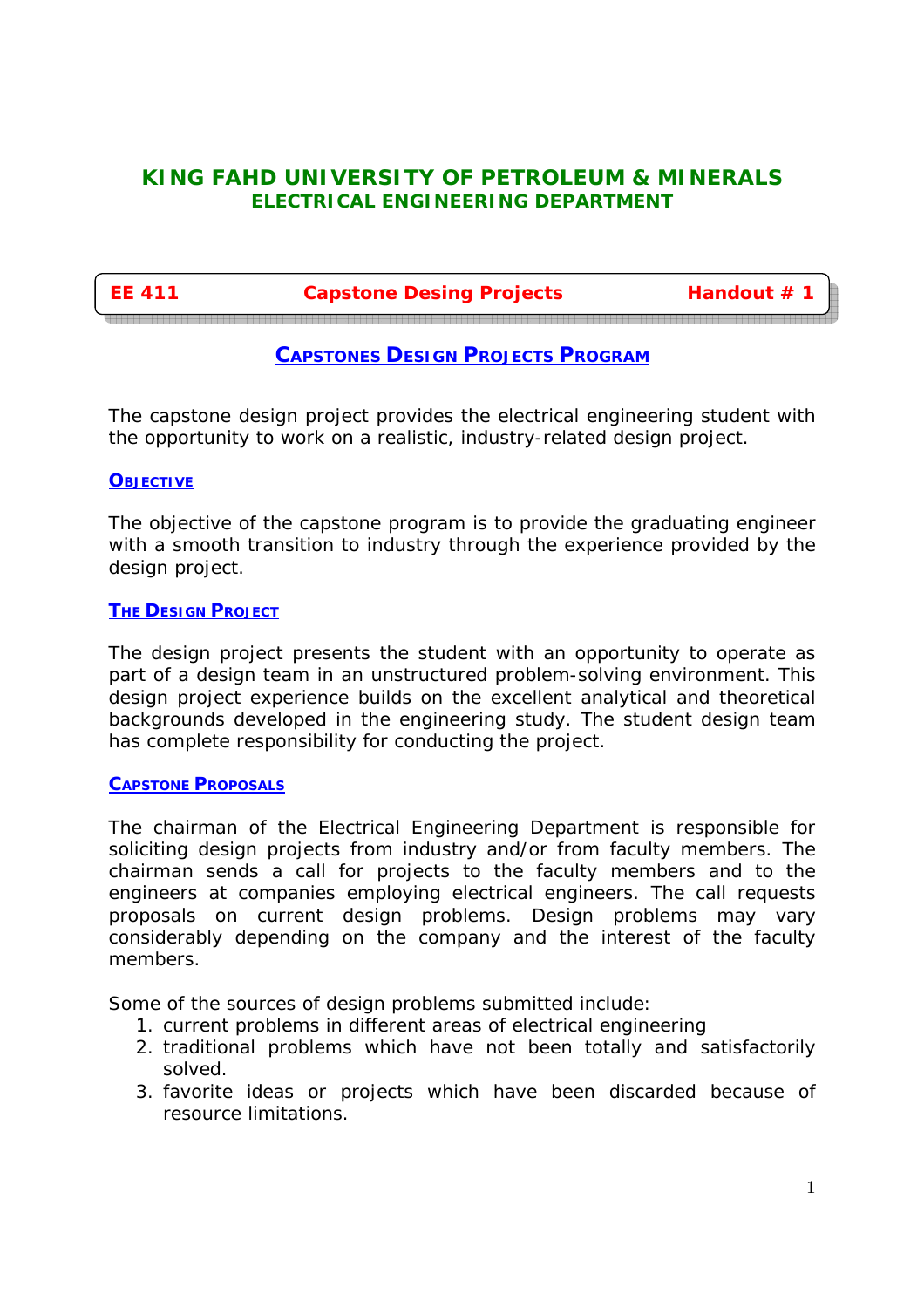- 4. parts of large scale projects on which the organization has neither the time nor staff to fully investigate, and
- 5. problems which have been solved before, but subsequent implementation indicates a better solution exists.

# **PROJECT SELECTION**

The proposals are submitted by the EE groups and/or the company. The projects selected for consideration are expected to be open-ended, multicomponent, broadly based projects which typically include mechanical, electromechanical, pneumatic, hydraulic, thermo-fluid, solar, or other technical considerations. Some of the non-technical consideration that may be included in the design project are safety, economics, ethics, aesthetics, and others.

Some features of typical design projects are:

- 1. projects containing some or all of the following design phases; feasibility study, preliminary design, and detailed design.
- 2. problems dealing with mechanical systems or multi-component assemblies.
- 3. broad based problems requiring analysis, synthesis, experimentation, simulation, optimization, etc.
- 4. new designs rather than redesigns, and
- 5. problems requiring investigation into new technical areas, new applications, and use of new technologies.

# **DESIGN TEAM SELECTION**

- 1. Students will work in 3-4 person design teams on an authentic design problem submitted by industry or by the EE groups.
- 2. Design teams will be composed of students with varied, but complimentary analysis interests, backgrounds, experience, and skills.
- 3. The selection process used by the professor-in-charge of the course in determining the members of a design team will be based on the expressed student interest in a topic, a student skills inventory, and a management evaluation of what is needed to get the work done.
- 4. Four/five teams constitute the class for the capstone project.
- 5. People excel best on work that they like. Hence all students are asked to read the proposals received for all design projects and will then be given the opportunity to specify (3) top interests preferences.
- 6. The professor-in-charge of the course will attempt to assign students to their first preference. If it is not possible to assign a student to one of their first three preferences, the professor-in-charge of the course will meet with the student to discuss the possibilities before a final assignment is made.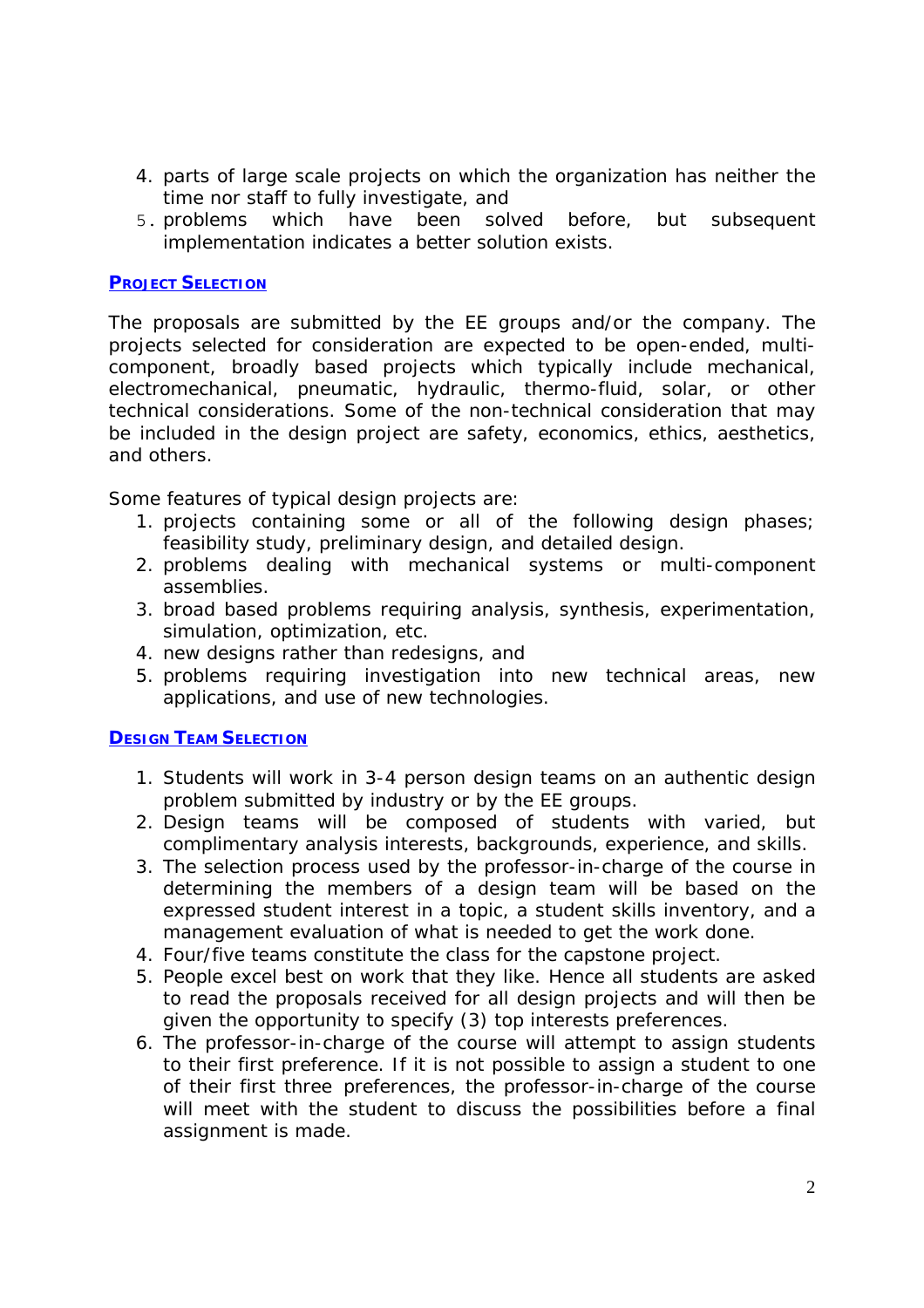- 7. The professor-in-charge of the course must satisfy requirement for each project quickly by reviewing the design team background. In this situation the student is asked to complete a STUDENT DATA SHEET to help the professor assign team members. The information on the data sheet will be used by the professor to assemble a design team that will collectively have the required knowledge base, work experience, and skills for the project.
- 8. The professor-in-charge of the course must take decisions in staffing, time management which are required to satisfactorily complete the task. In those cases which strongly impact the design team (individuals), the professor-in-charge will consult with the design team (individuals) before finalizing a decision.

# **PROGRAM LOGISTICS**

Effective completion of the design project is facilitated by understanding the roles of three (3) individuals; the faculty advisor(s), the professor-in-charge of the class, and the design team leader.

# • **FACULTY ADVISOR**

The design team will select, in consultation with the professor-in-charge of the class a faculty advisor. The faculty member chosen by the design team should have expertise in a technical area of the design project. The primary responsibility of the faculty advisor is to provide consultation and act as a resource person to the design team on tough technical problems related to the faculty members area(s) of expertise.

In some cases it may be necessary to identify faculty advisors in more than one area of expertise. It may also be necessary to identify faculty advisors in other areas of science and engineering (i.e. physics, electrical engineering, computer science, etc.).

Difficult technical problems which confront the design team should be brought to the faculty advisor(s) for their advice and suggestions. The faculty advisor should be kept aware of the progress on the design problem.

# • **PROFESSOR-IN-CHARGE**

The Professor-in-charge of the course is responsible for the design education process, the management of the student design teams, communication with the companies involved in the capstone project design mentors, communication with faculty advisors. In addition, the Professor-in-charge has the responsibility to respond to all problems encountered by the design teams which may arise throughout the duration of the design project.